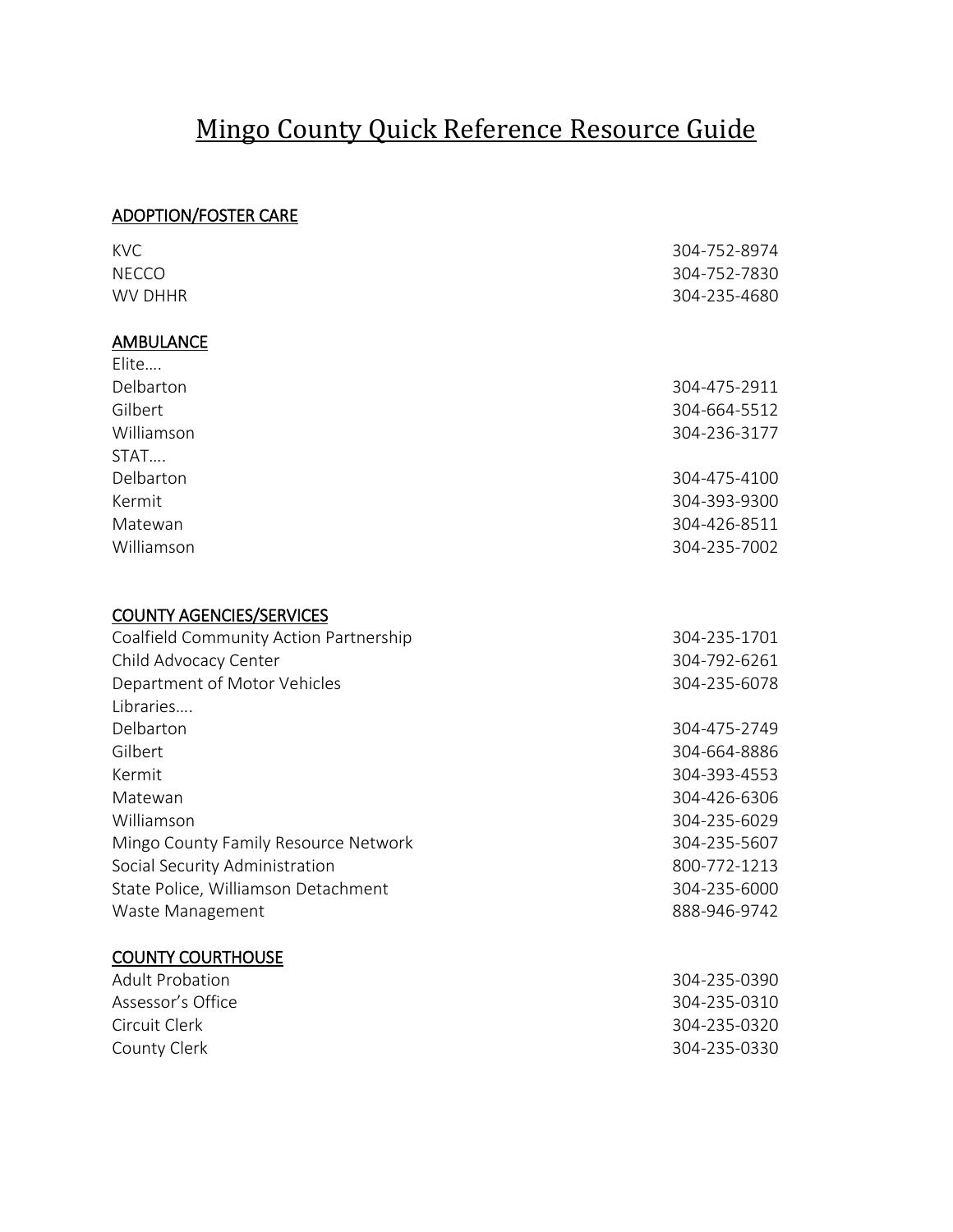### COUNTY COURTHOUSE, CONTINUED

| <b>County Commission</b>                 | 304-235-0378 |
|------------------------------------------|--------------|
| <b>Family Court</b>                      | 304-235-6007 |
| Judge's Office Circuit Court             | 304-235-0340 |
| Juvenile Probation                       | 304-235-0390 |
| Magistrate Court                         | 304-235-2445 |
| <b>Prosecuting Attorney</b>              | 304-235-0350 |
| Sheriff's Office                         | 304-235-0300 |
| Tax Office                               | 304-235-0360 |
| <b>COUNSELING/MENTAL HEALTH</b>          |              |
| Appalachian Psychological Associates     | 304-235-2100 |
| <b>Highland Hospital</b>                 | 304-926-1600 |
| Kanawha Pastoral Counseling Center       | 304-346-9689 |
| Logan Mingo Area Mental Health           | 304-235-2954 |
| Professional Counseling Associates, Inc. | 304-235-3390 |

CRISIS INTERVENTION

| Abuse Hotline                                | 800-352-6513 |
|----------------------------------------------|--------------|
| Alcoholics Anonymous                         | 800-333-5051 |
| National Domestic Violence Hotline           | 800-799-7233 |
| Narcotics Anonymous                          | 304-344-4442 |
| National Runaway Switchboard                 | 800-RUNAWAY  |
| Resolve Family Abuse                         | 800-681-8663 |
| Suicide Prevention Lifeline                  | 800-273-8255 |
| WV Substance Abuse and Mental Health Hotline | 844-HELPWV   |

ResCare 304-792-1111

#### DAY CARE CENTERS & SERVICES

| Kids & Company Day Care             | 304-235-5751 |
|-------------------------------------|--------------|
| LINK Child Care Resource & Referral | 304-752-3932 |
| Living Water Child Care Center      | 304-235-0701 |
| Teachable Moments                   | 606-237-1343 |

# DENTAL SERVICES

| Charles Sammons, DDS                  | 304-393-1030 |
|---------------------------------------|--------------|
| Donated Dental Services               | 800-205-5615 |
| Jason Long, DDS                       | 304-899-2226 |
| Jerry Mounts, DDS                     | 304-426-4162 |
| Joshua Leonard, DMD                   | 606-237-9983 |
| Larry Cole, DDS                       | 304-664-8163 |
| Tiffany Todd Duncan, DMD              | 606-237-0073 |
| Williamson Health and Wellness Center | 304-236-5902 |
|                                       |              |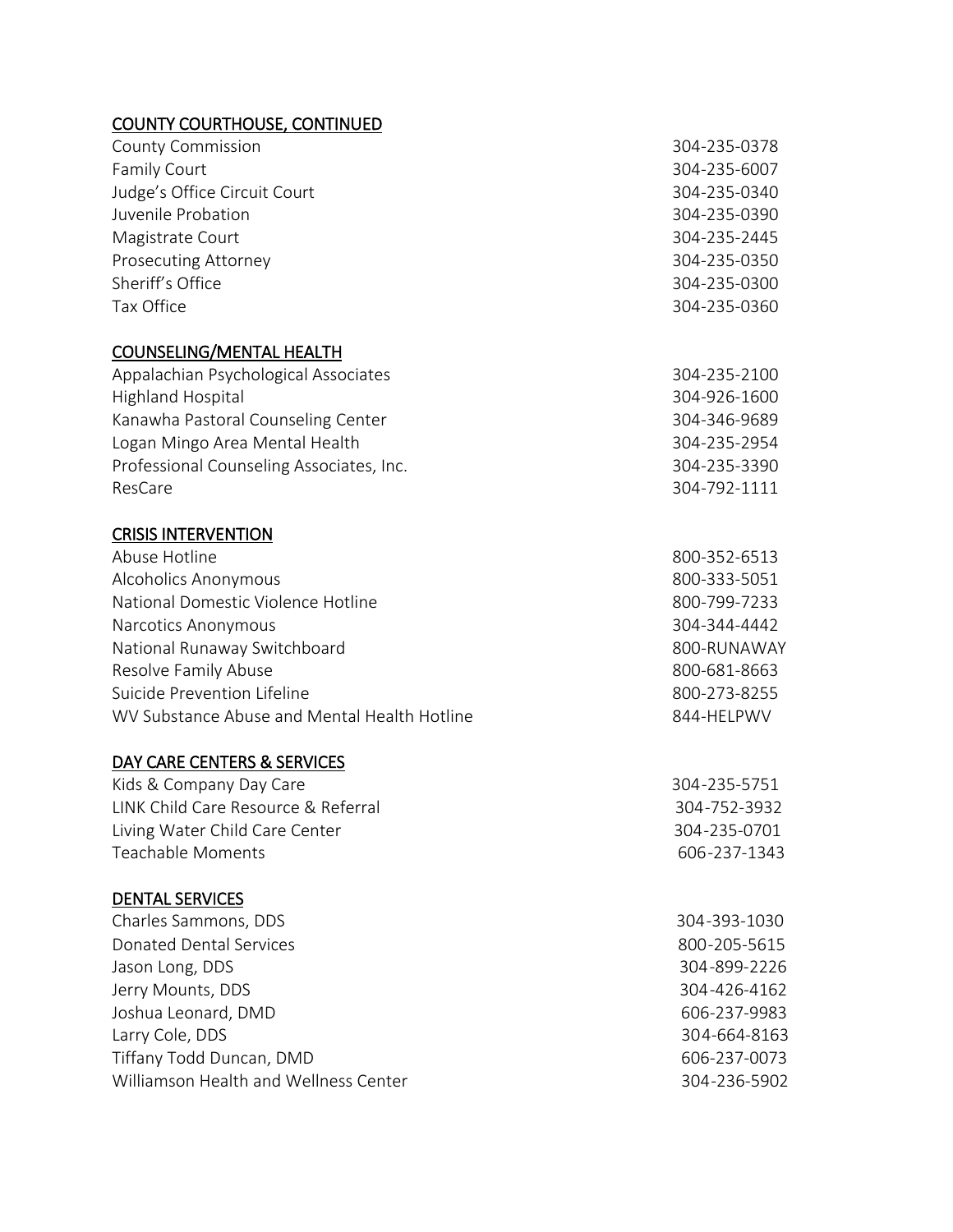| <b>DISABILITY SERVICES</b>                                    |              |
|---------------------------------------------------------------|--------------|
| <b>WV Rehabilitation Services</b>                             | 304-792-7060 |
| <b>DISASTER SERVICES</b>                                      |              |
| <b>American Red Cross</b>                                     | 304-235-5095 |
| Office of Emergency Services                                  | 304-235-0895 |
| <b>DOMESTIC VIOLENCE</b>                                      |              |
| National Domestic Violence Hotline                            | 800-799-7233 |
| Resolve Family Abuse Program                                  | 304-369-4189 |
| Tug Valley Recovery Shelter                                   | 304-235-6121 |
| <b>EDUCATION/TRAINING</b>                                     |              |
| <b>Adult Basic Education/GED</b>                              | 304-235-6046 |
| Apprenticeship for Child Development Specialist               | 304-523-0433 |
| Head Start (Coalfield CAP)                                    | 304-235-1701 |
| Lindsey Wilson College                                        | 304-896-7431 |
| Mingo County Public Schools                                   | 304-235-3333 |
| Mingo Career Center                                           | 304-475-3347 |
| Southern WV Community and Technical College Williamson Campus | 304-235-6046 |
| <b>EMPLOYMENT</b>                                             |              |
| Workforce WV                                                  | 304-752-7010 |
| <b>FINANCIAL ASSISTANCE/COUNSELING</b>                        |              |
| Consumer Credit Counseling of Southern WV                     | 800-821-5969 |
| Coalfield CAP                                                 | 304-235-1701 |
| <b>Dollar Energy</b>                                          | 304-752-6868 |
| First United Methodist Church                                 | 304-235-3005 |
| Mingo County DHHR                                             | 304-235-4680 |
| Salvation Army                                                | 304-752-4936 |
| Unemployment Compensation Division                            | 304-792-7020 |
| <b>WV Utility Commission</b>                                  | 304-340-0300 |
| <b>FOOD/NUTRITION</b>                                         |              |
| Chattaroy Church of God                                       | 304-235-3005 |
| Christian Help, Inc.                                          | 304-393-4251 |
| Jacob's Well                                                  | 304-236-5955 |
| Parsley Bottom Freewill Baptist Church                        | 304-475-3139 |
| Salvation Army                                                | 304-752-4936 |
| Seventh Day Adventist Church                                  | 304-235-3497 |
| Shepherd of the Hills Mission, Inc.                           | 304-235-0812 |
| <b>WIC</b>                                                    | 304-475-2295 |
| <b>WV DHHR</b>                                                | 304-235-4680 |
|                                                               |              |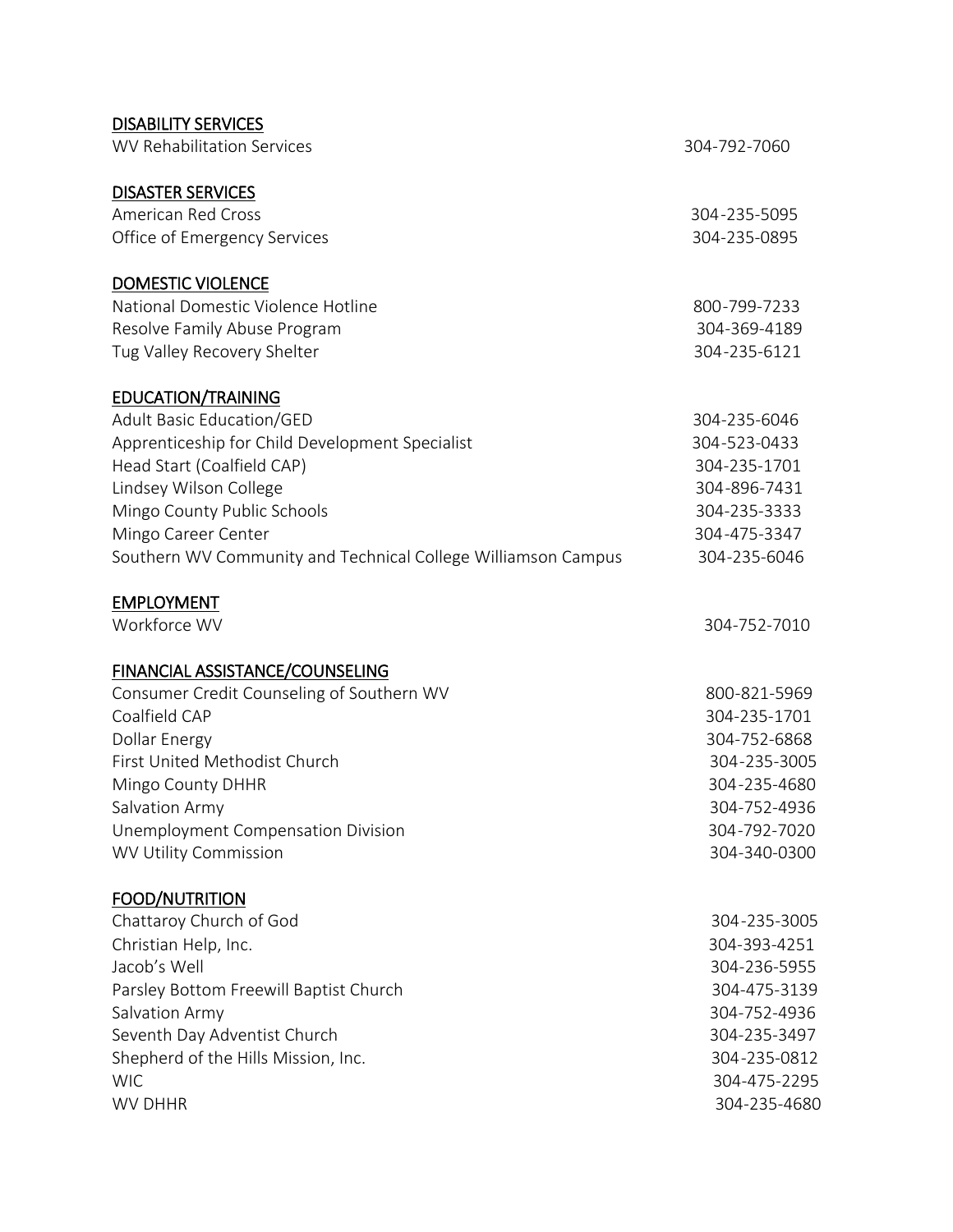## HEALTHCARE/CLINICS/HOSPITALS

| <b>Family Healthcare Associates</b>     | 304-664-5699 |
|-----------------------------------------|--------------|
| Gilbert Healthcare Associates           | 304-664-8924 |
| Logan Regional Medical Center           | 304-831-1101 |
| Matewan Red Jacket Medical Clinic       | 304-426-6428 |
| Mingo County Health Department          | 304-235-3570 |
| Southern WV Health Center               | 304-664-6270 |
| Southern WV Health Systems              | 304-475-1761 |
| Tug Valley ARH Regional Medical Center  | 606-237-1700 |
| Valley Health Stepptown                 | 304-393-4090 |
| WV Health Right                         | 304-343-7003 |
| Williamson Health and Wellness Center   | 304-236-5902 |
| Williamson Memorial Hospital            | 304-235-2500 |
| <b>HOME HEALTH CARE</b>                 |              |
| <b>ARH Home Health</b>                  | 606-237-1716 |
| Dignity Hospice                         | 304-235-0017 |
| Hurley Drug and Home Health             | 304-235-3535 |
| Mingo-Wayne Home Health                 | 304-235-3010 |
| <b>HEARING AID/CENTERS</b>              |              |
| Beltone Audiology & Hearing             | 304-235-5555 |
| Beltone Hearing Aid Center              | 304-235-3100 |
| Hear Now Program Assistance             | 304-414-4405 |
| <b>HOUSING</b>                          |              |
| Forrest Place Apartments                | 304-393-3888 |
| Housing Authority of City of Williamson | 304-235-3270 |
| Housing Authority of Mingo County       | 304-475-4663 |
| <b>USDA Rural Development</b>           | 304-776-5298 |
| <b>LEGAL SERVICES</b>                   |              |
| Legal Aid                               | 304-752-4178 |
| Mingo County Public Defender            | 304-235-6011 |
| Senior Legal Aid                        | 877-987-3646 |
| <b>NURSING HOMES</b>                    |              |
| <b>ARH Skilled Nursing</b>              | 606-237-1725 |
| Genesis Health Care                     | 304-752-2273 |
| Trinity Health Care                     | 304-235-7005 |
| <b>SENIOR SERVICES</b>                  |              |
| Coalfield CAP                           | 304-235-1701 |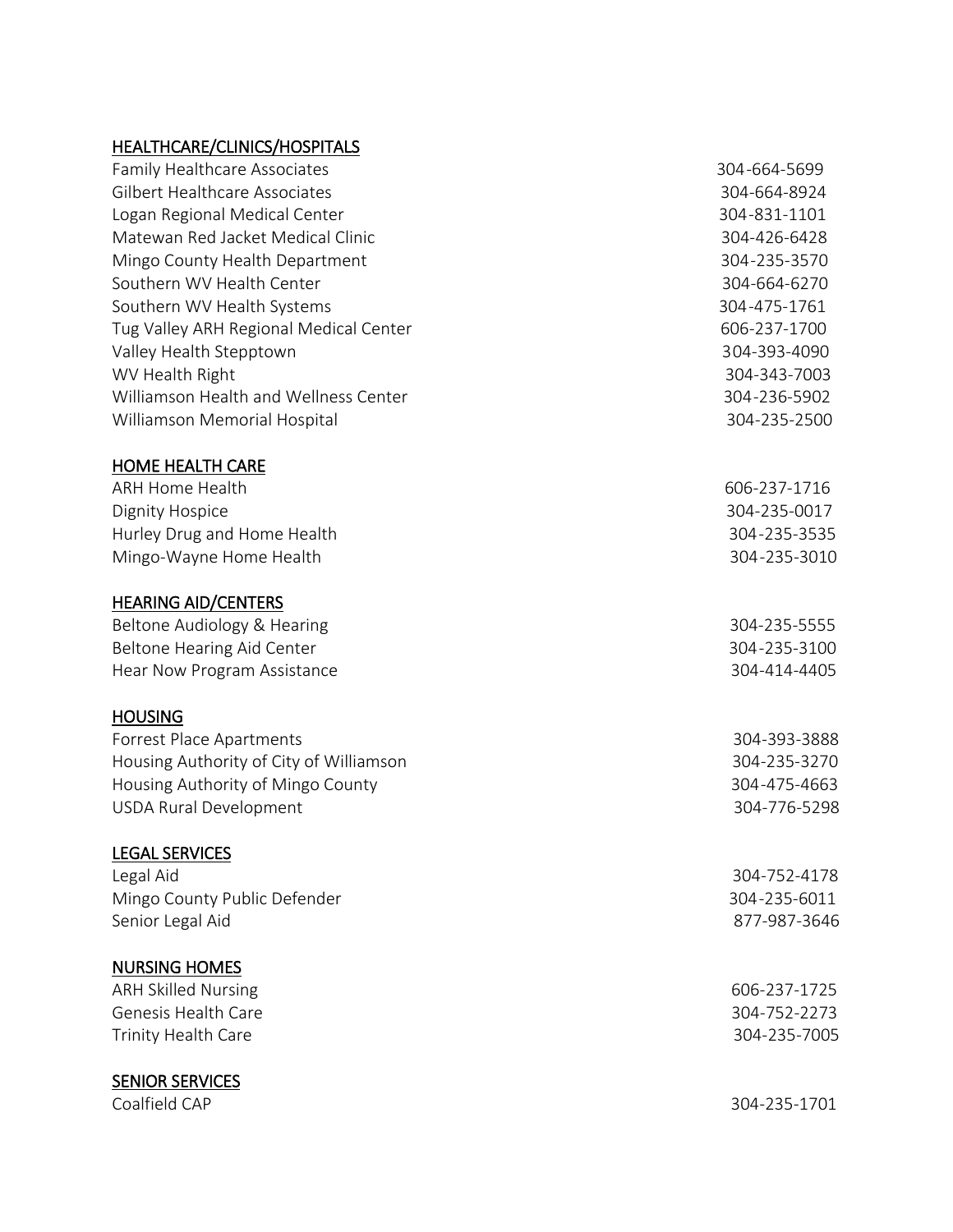| <b>SHELTERS</b>                           |              |
|-------------------------------------------|--------------|
| Hope House                                | 304-475-4663 |
| Patchwork                                 | 304-340-3670 |
| Tug Valley Recovery Shelter               | 304-235-6121 |
| <b>SUBSTANCE ABUSE SERVICES</b>           |              |
| Alcoholics Anonymous                      | 800-333-5051 |
| <b>Anchor Point</b>                       | 304-475-3366 |
| Crossroads Recovery Shelter for Women     | 304-664-2700 |
| Logan Mingo Area Mental Health            | 304-235-2954 |
| Narcotics Anonymous                       | 304-344-4442 |
| Serenity Pointe                           | 304-475-4663 |
| Solutions Consultive Services             | 606-653-2238 |
| <b>STOP</b>                               | 304-664-3986 |
| West Virginia Substance Abuse Hotline     | 844-435-7498 |
| West Virginia Tobacco Cessation Quitline  | 800-QUIT-NOW |
| Williamson Comprehensive Treatment Center | 304-932-0779 |
| <b>TRANSPORTATION</b>                     |              |
| Christian Help, Inc.                      | 304-393-4251 |
| WV Non-Emergency Medical Transportation   | 866-436-0457 |
| <b>VETERAN SERVICES</b>                   |              |
| Coalfield CAP                             | 304-235-1701 |
| Lenore VA Medical Clinic                  | 304-475-3000 |
| Logan VA Vet Center Outstation            | 304-752-4453 |
| <b>WEATHERIZATION</b>                     |              |
| Coalfield CAP                             | 304-235-1701 |
| <b>WV STATE SERVICES/AGENCIES</b>         |              |
| Child Support Hotline                     | 800-249-3778 |
| Children with Special Health Care Needs   | 304-558-3071 |
| Client Services (DHHR)                    | 800-642-8589 |
| Mountain Health Trust/Choices             | 800-449-8466 |
| <b>WV Advocates</b>                       | 304-346-0847 |
| WV Birth to Three                         | 304-752-1710 |
| <b>WV DHHR</b>                            | 304-235-4680 |
| WV Division of Rehabilitation             | 304-792-7060 |
| <b>WV Public Service Commission</b>       | 304-340-0300 |
| <b>YOUTH SERVICES/ORGANIZATIONS</b>       |              |
| <b>Black Diamond Girl Scouts</b>          | 304-345-7722 |
| <b>Boy Scouts</b>                         | 304-340-3663 |